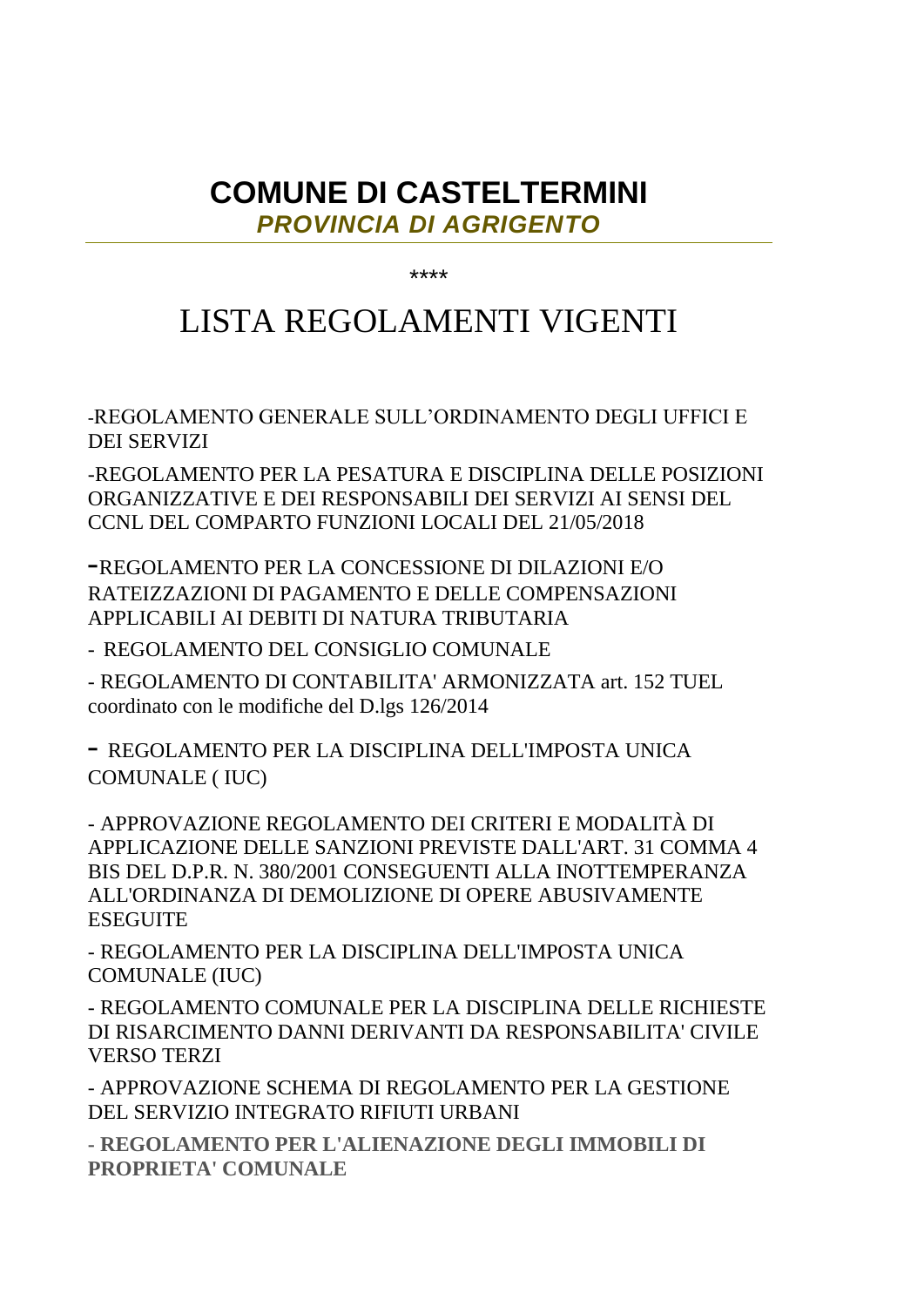**- REGOLAMENTO COMUNALE PER L'ESECUZIONE E IL RIPRISTINO DEI TAGLI STRADALI**

- REGOLAMENTO PER LA DISCIPLINA DELL'IMPOSTA UNICA COMUNALE (IUC) VEDI ULTIMO REGOLAMENTO

- REGOLAMENTO PER L'OCCUPAZIONE DI SPAZI ED AREE PUBBLICHE E PER L'APPLICAZIONE DELLA RELATIVA TASSA

- REGOLAMENTO COMUNALE IN MATERIA DI CESSIONI DELEGHE, SEQUESTRI E PIGNORAMENTO SULLO STIPENDIO DEI DIPENDENTI

- REGOLAMENTO PER LA DISCIPLINA E LA GESTIONE DEI CONTRATTI DI SPONSORIZZAZIONE E DEGLI ACCORDI DI COLLABORAZIONE

-REGOLAMENTO PER LA DISCIPLINA DELLE RIPRESE AUDIOVISIVE DELLE SEDUTE DEL CONSIGLIO

- REGOLAMENTO PER LA DISCIPLINA DELL'IMPOSTA UNICA COMUNALE (IUC)

- REGOLAMENTO DEL SERVIZIO ECONOMATO

- REGOLAMENTO COMUNALE PER I SERVIZI DI NOLEGGIO CON CONDUCENTE SVOLTI MEDIANTE AUTOVETTURA

- REGOLAMENTO PER L'FFIDAMENTO DI LAVORI, SERVIZI E FORNITURE DI BENI IN ECONOMIA

- REGOLMENTO PER L'IMPOSTA MUNICIPALE PROPRIA

- Regolamento SULL' ORDINAMENTO DEGLI UFFICI E DEI SERVIZI

- DISCIPLINA RICOGNITIVA PER L'APPLICAZIONE DELLE SANZIONI DISCIPLINARI E PER LA GESTIONE DEL CONTENZIOSO DEL LAVORO. DETERMINAZIONE UFFICIO PER I PROCEDIMENTI DISCIPLINARI

-REGOLAMENTO SUL SISTEMA DEI CONTROLLI INTERNI

- [REGOLAMENTO CONSIGLIO COMUNALE](http://www.comune.casteltermini.ag.it/home/images/stories/regolamento_consiglio_comunale_ultima_stesura_pubblicato_albo.pdf)

- [REGOLAMENTO COMUNALE PER L'IMPOSTA SULLA PUBBLICITA'](http://www.comune.casteltermini.ag.it/home/images/stories/regolamento_imposta_pubblicita.pdf)

- [REGOLAMENTO COMUNALE PER LA GESTIONE DEL CERIMONIALE](http://www.comune.casteltermini.ag.it/home/images/stories/Reg._disciplina_e_gestione_del_cerimoniale.pdf)

- [REGOLAMENTO COMUNALE SUI](http://www.comune.casteltermini.ag.it/home/images/stories/Reg._fuochi_contr.in_agricoltura.pdf) " FUOCHI CONTROLLATI IN [AGRICOLTURA"](http://www.comune.casteltermini.ag.it/home/images/stories/Reg._fuochi_contr.in_agricoltura.pdf)

- [REGOLAMENTO PER IL FUNZIONAMENTO DEL SERVIZIO UFFICIO](http://www.comune.casteltermini.ag.it/home/images/stories/regolamento_U.R.P.pdf)  [RELAZIONI CON IL PUBBLICO](http://www.comune.casteltermini.ag.it/home/images/stories/regolamento_U.R.P.pdf)

- [REGOLAMENTO PER L'ALIENAZIONE DEGLI IMMOBILI DI](http://www.comune.casteltermini.ag.it/home/images/stories/Regolamento_alienazione_modificato_con_delib._di_C.C._n._70_del_30.pdf)  [PROPRIETA' COMUNALE](http://www.comune.casteltermini.ag.it/home/images/stories/Regolamento_alienazione_modificato_con_delib._di_C.C._n._70_del_30.pdf)

- [REGOLAMENTO COMUNALE ISTITUTIVO DELL'ASSEMBLEA](http://www.comune.casteltermini.ag.it/home/images/stories/regolamento_consultagiovanile.pdf)  [PERMANENTE DENOMINATA "CONSULTA GIOVANILE"](http://www.comune.casteltermini.ag.it/home/images/stories/regolamento_consultagiovanile.pdf)

- [REGOLAMENTO COMUNALE PER LA](http://www.comune.casteltermini.ag.it/home/images/stories/regolamento_impianti_sportivi.pdf) GESTIONE DEGLI IMPIANTI [SPORTIVI COMUNALI](http://www.comune.casteltermini.ag.it/home/images/stories/regolamento_impianti_sportivi.pdf)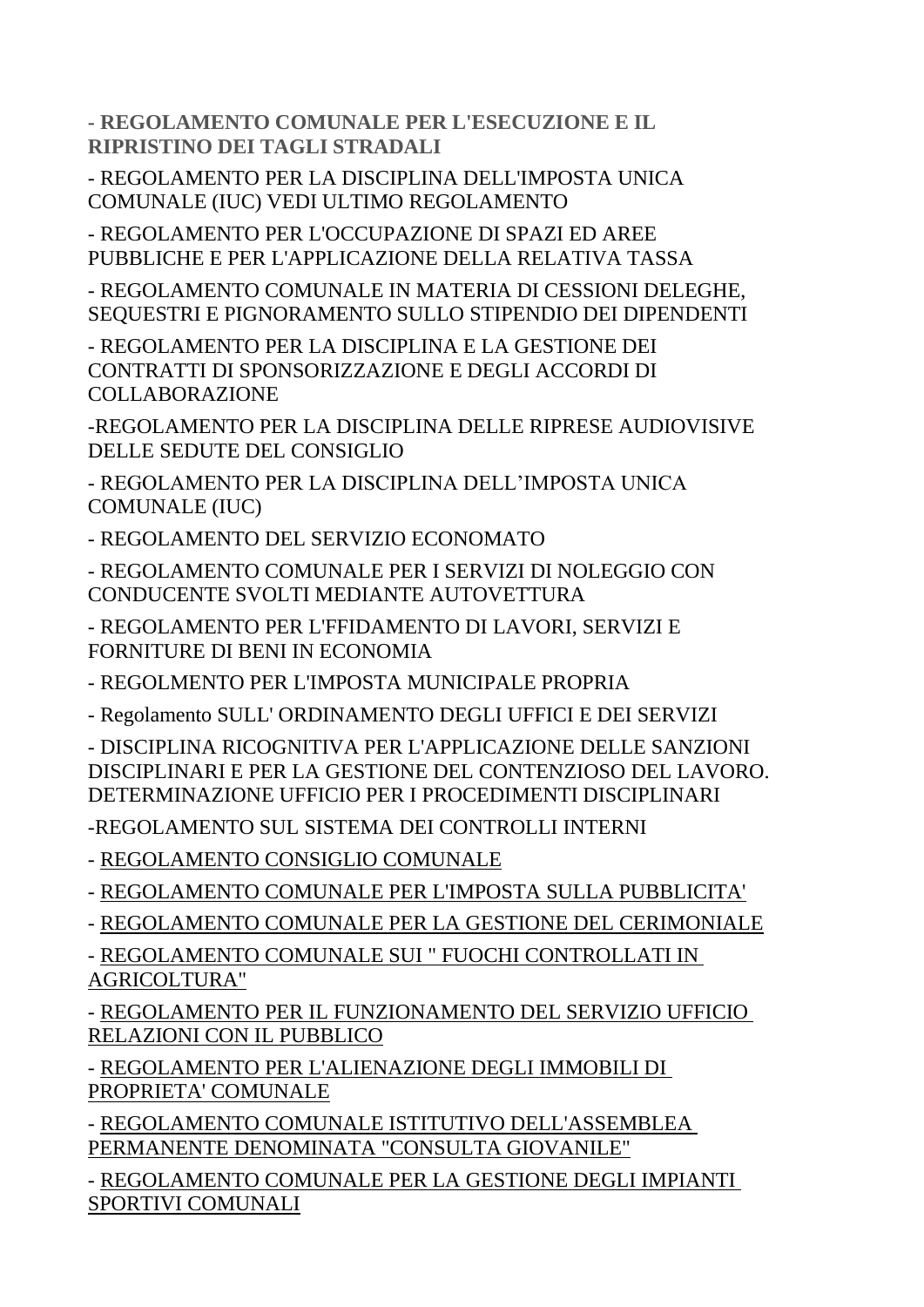- DISCIPLINA DELL'ATTIVITA' E DEL FUNZIONAMENTO DELL'ORGANISMO INDIPENDENTE DI VALUTAZIONE

- [REGOLAMENTO PER LA DISCIPLINA DELL'ADDIZIONALE ALL'](http://www.comune.casteltermini.ag.it/home/images/stories/regolamento_irpef.pdf)  [I.R.P.E.F.](http://www.comune.casteltermini.ag.it/home/images/stories/regolamento_irpef.pdf)

- [REGOLAMENTO PER LA DISCIPLINA DEI SERVIZI DI SMALTIMENTO](http://www.comune.casteltermini.ag.it/home/images/stories/regolamento_tarsu.pdf)  [DEI RIFIUTI SOLIDI URBANI INTERNI ED ASSIMILATI AGLI URBANI](http://www.comune.casteltermini.ag.it/home/images/stories/regolamento_tarsu.pdf)

- [DISCIPLINA DEI CRITERI E DELLE MODALITA' PER](http://www.comune.casteltermini.ag.it/home/images/stories/ALTRE/disciplina_criteri_incarichi.pdf)  [L'AFFIDAMENTO DI INCARICHI DI COLLABORAZIONE,DI](http://www.comune.casteltermini.ag.it/home/images/stories/ALTRE/disciplina_criteri_incarichi.pdf)  [CONSULENZA A SOGGETTI ESTRANEI ALL'AMMINISTRAZIONE](http://www.comune.casteltermini.ag.it/home/images/stories/ALTRE/disciplina_criteri_incarichi.pdf)

- REGOLAMENTO PER LA DISCIPLINA DEL COMPENSO INCENTIVANTE PER LA PROGETTAZIONE INTERNA

- [REGOLAMENTO ASSISTENZA ECONOMICA](http://www.comune.casteltermini.ag.it/home/images/stories/regolamento_assistenza_economica.pdf)

- REGOLAMENTO DELLE DISCARICHE

- REGOLAMENTO PER LA DISCIPLINA DELLA CONCESSIONE DI SOVVENZIONI, CONTRIBUTI,SUSSIDI ED AUSILI FINANZIARI E L'ATTRIBUZIONE DI VANTAGGI ECONOMICI

- REGOLAMENTO FESTA DI SANTA CROCE

- REGOLAMENTO PER LA GESTIONE DEL CINE TEATRO COMUNALE

- REGOLAMENTO RASSEGNA TEATRALE TARGA D'ORO "PREMIO ENZO DI PISA"

- REGOLAMENTO COMUNALE PROTEZIONE CIVILE

- REGOLAMENTO COMUNALE SULL'ORGANIZZAZIONE DEI SERVIZI SOCIO ASSISTENZIALI

- REGOLAMENTO PER L'ACCESSO AL SISTEMA INTEGRATO DI INTERVENTI E SERVIZI SOCIALI DEL PIANO DI ZONA ART. 19 L. 328/2000

- REGOLAMENTO UFFICIO RELAZIONI CON IL PUBBLICO

- REGOLAMENTO COMUNALE DI CONTABILITA'

- REGOLAMENTO COMUNALE PER LE PARI OPPORTUNITA'

- REGOLAMENTO PER LA DISCIPLINA DEL CANONE PER L'OCCUPAZIONE DI SPAZI ED AREE PUBBLICHE

- REGOLAMENTO SULLE MODALITA' DI AFFIDAMENTO DI LAVORI MEDIANTE COTTIMO FIDUCIARIO

- REGOLAMENTO PER L'ATTRIBUZIONE AL PERSONALE DEI LIVELLI ECONOMICI DIFFERENZIATI DI PROFESSIONALITA'

- REGOLAMENTO PER LA DISCIPLINA E GESTIONE DELLE SPESE DI RAPPRESENTANZA

- REGOLAMENTO BABY CONSIGLIO COMUNALE